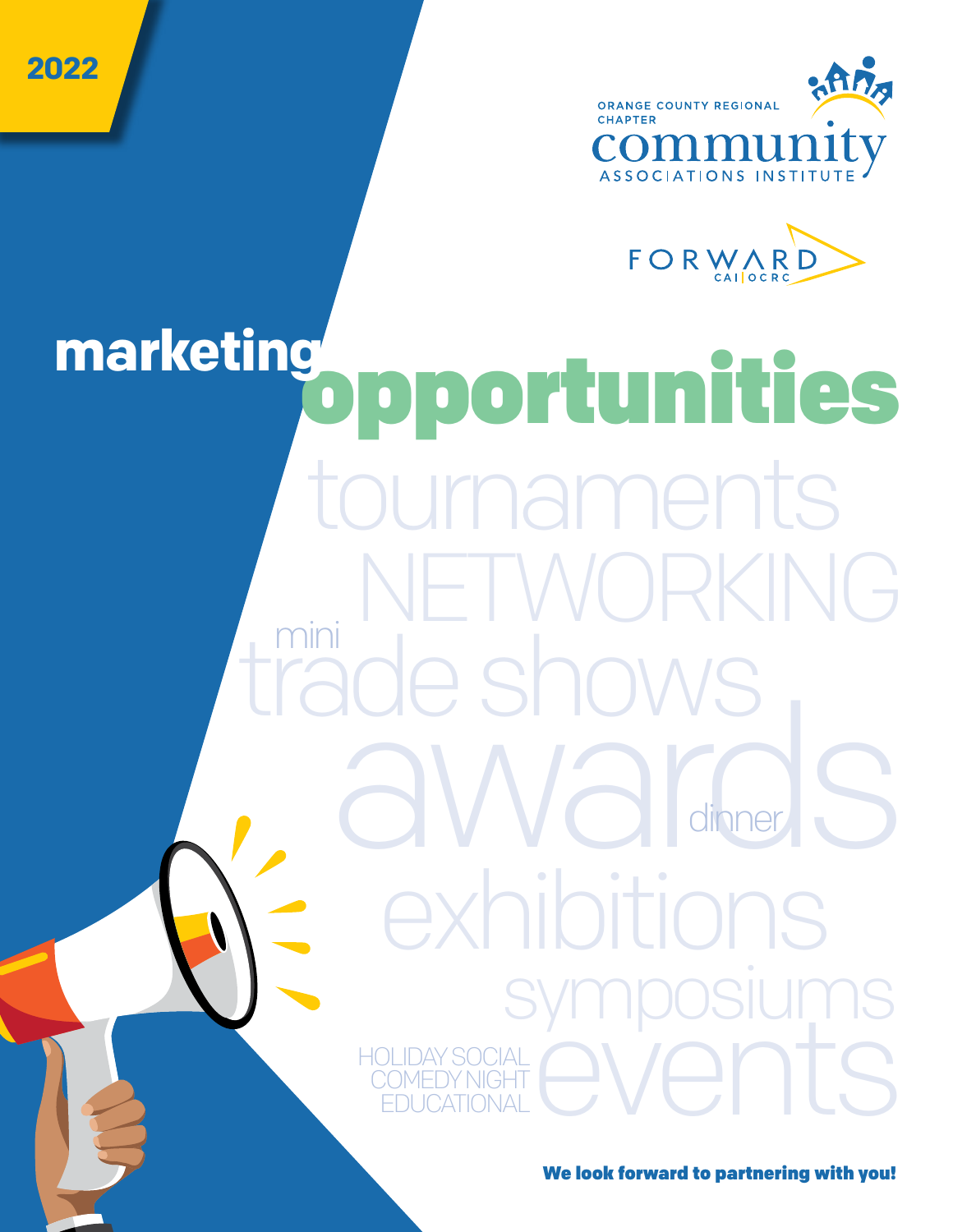# TABLE OF CONTENTS

# INTRODUCTION

#### **Building Better Communities in Orange County Since 1977**

Welcome, 2022! The last couple of years have been extraordinary, and we hope that you and yours are doing well. We look **forward** to partnering with you and embracing a new normal with inperson networking events and hybrid educational seminars. Established in 1977, the Orange County Regional Chapter of the Community Associations Institute (CAI-OC) serves the homeowner leaders, community managers, and business partners who work with residents in more than 5,000 community associations in our 34-city region by providing information, education, and resources that further our mission of Building Better Communities.



#### **Targeted Marketing For Your Company**

CAI-OC provides the most direct line of marketing to community association board members and community managers in Orange County. **With 1,400 members and growing, the Chapter is the largest in California and 7th largest in CAI's international network of 64 chapters.**

#### **Marketing & Advertising Opportunities**

Our Chapter has many educational events, including luncheons, mini trade shows, Symposium Expo, and classroom seminars. All of these offer both exhibitor and marketing opportunities. In addition to the educational events, the Chapter provides many social events to meet the networking needs of our members, including an annual golf tournament, billiards tournament, holiday social, new comedy night, and more. One of our signature events is the Annual OCEC Awards Dinner to recognize the outstanding contributions of our members and industry leaders who serve the community associations in Orange County.

Advertising opportunities include the Chapter's award-winning OC View. The OC View is a 40-page, full-color magazine that serves the entire community association industry in Orange County. The Chapter's website is the leading resource for HOA board members with an online service directory, best practice reports, and much more.

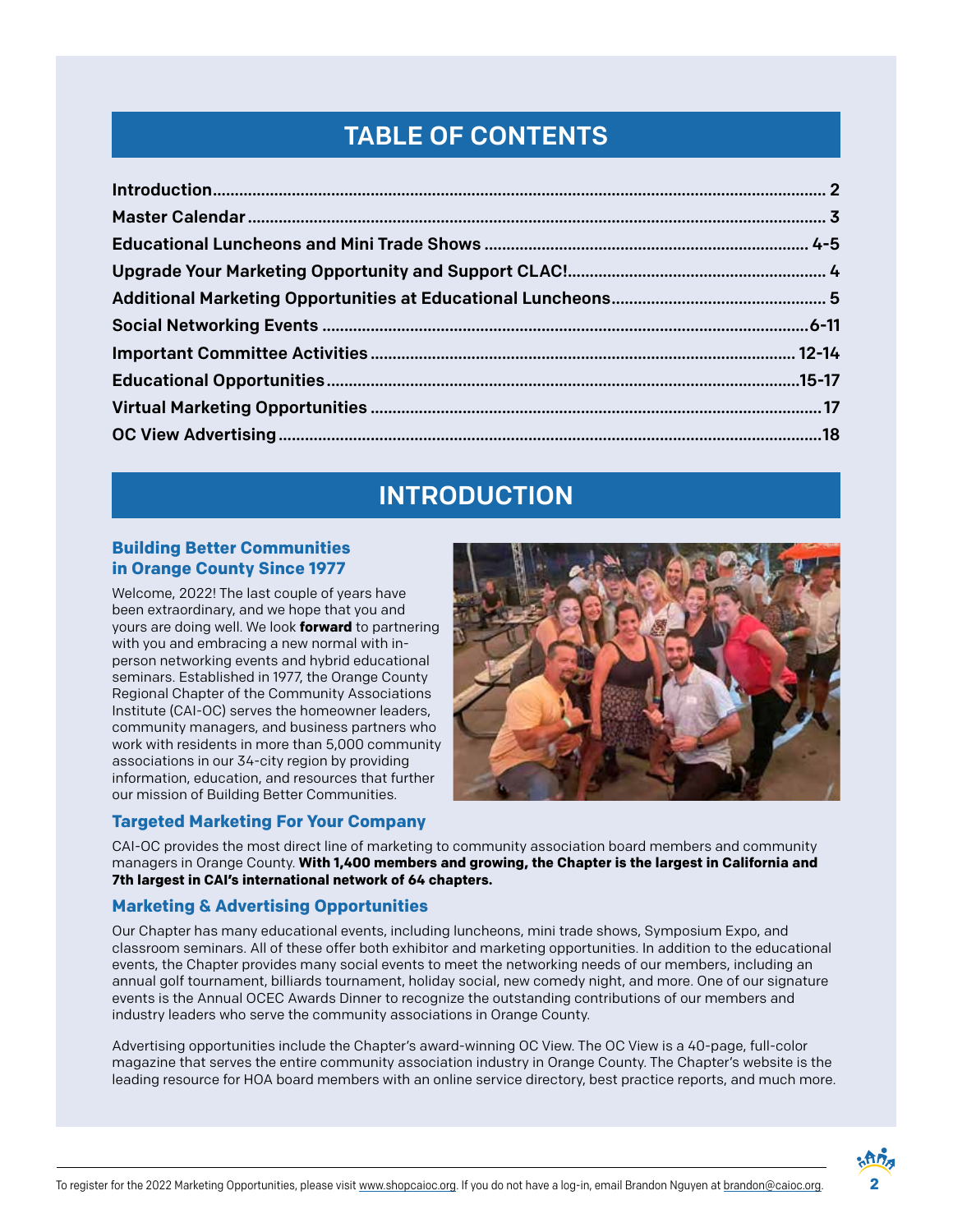# MASTER CALENDAR

*Please note that the following dates/locations are subject to change based on the availability of venue, calendar adjustments, etc.*

#### **n** APRIL

**Educational Luncheon & Mini Trade Show Tuesday, April 12, 2022** 11:00 a.m. - 2:00 p.m.

**Billards Wednesday, April 27, 2022** 5:30 p.m. - 8:30 p.m.

#### **NAY**

**National Conference May 4-6, 2022** Orlando, FL

**Luncheon Tuesday, May 10, 2022** 11:00 a.m. - 1:30 p.m.

**CLTP - Four week series (May 24, 31 & June 7) Tuesday, May 17, 2022** 6:00 p.m. - 8:00 p.m.

**CLTP - 2nd Week Tuesday, May 24, 2022** 6:00 p.m. - 8:00 p.m.

**CLTP - 3rd Week Tuesday, May 31, 2022** 6:00 p.m. - 8:00 p.m.

#### n **JUNE**

**CLTP - 4th week Tuesday, June 7, 2022** 6:00 p.m. - 8:00 p.m.

**Luncheon Tuesday, June 14, 2022** 11:00 a.m. - 1:30 p.m.

**Bowling Tournament Thursday, June 16, 2022** 5:30 p.m. - 8:30 p.m.

**PCAM Reception Thursday, June 30, 2022** 5:30 p.m. - 7:30 p.m.

#### **n** JULY

**Educational Luncheon & Mini Trade Show Tuesday, July 12, 2022** 11:00 a.m. - 1:30 p.m.

**Comedy Night** (CLAC Fundraiser) **Thursday, July 28, 2022** 6:00 p.m. - 8:30 p.m.

#### **n** AUGUST

**Free Legal Advice Roundtable Tuesday, August 23, 2022**

**Symposium & Legal Forum Tuesday, August 30, 2022** 1:00 p.m. - 6:00 p.m.

#### n **SEPTEMBER**

**CAI National Large Scale Managers Workshop Wednesday, September 14th - Friday, September 16th**

**Reverse Trade Show Tuesday, September 20, 2022 TRD** 

**Cook's Corner Concert**  (CLAC Fundraiser) **Thursday, September 29, 2022** 5:30 p.m. - 8:00 p.m.

#### **n** OCTOBER

**33rd Annual Golf Tournament Monday, October 10, 2022** 11:00 a.m. - 7:00 p.m. Coto de Caza Country Club

**Luncheon Tuesday, October 18, 2022** 11:00 a.m. - 1:30 p.m.

**CLTP Four-week Series Wednesday, October 5, 2022 Wednesday, October 12, 2022 Wednesday, October 19, 2022 Wednesday, October 26, 2022** 6:00 p.m. - 8:00 p.m.

#### **NOVEMBER**

**Educational Luncheon & Mini Trade Show Tuesday, November 8, 2022** 11:00 a.m. - 2:00 p.m.

**Casino Night Thursday, November 17, 2022** 5:30 p.m. - 8:00 p.m.

#### **n** DECEMBER

**Holiday Social Wednesday, December 7, 2022 Outreach** 

**Luncheon Tuesday, December 13, 2022** 11:00 a.m. - 1:30 p.m.







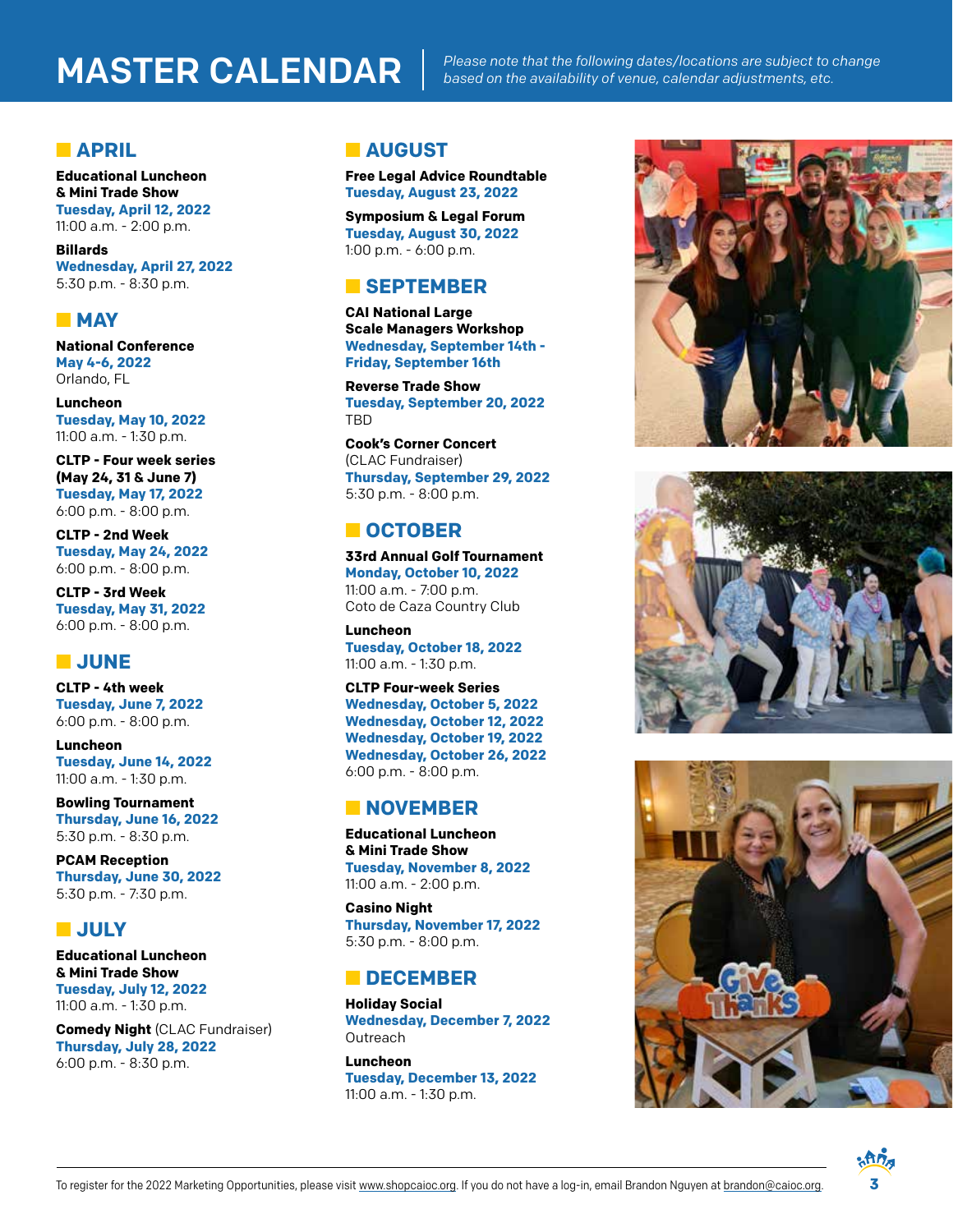# **Educational Luncheons and Mini Trade Shows**

**The luncheon and mini-trade show exhibit opportunities will be released every quarter. This will "even the playing field" for CAI-OC Members of all sizes and budgets and an opportunity for new members to participate.**

Exhibitor sales will only be available for the first quarter with this Marketing Plan release. Please mark your calendars for future dates and budget accordingly.

#### **NINI TRADE SHOWS**

| <del>January 11</del> th | State of the Industry                                |
|--------------------------|------------------------------------------------------|
| April 12th               | ADU and Future of Technology                         |
| July 12th                | Avoiding Litigation/De-Escalating<br>Legal Conflicts |
| November 8th             | Annual Legislative Update                            |

#### **Day of Event Schedule**

| $11:00$ a.m. $-12:15$ p.m. | Registration & Mini Trade Show |
|----------------------------|--------------------------------|
| $12:15$ p.m. $-1:15$ p.m.  | Luncheon & Educational Program |
| $1:15$ p.m. $-1:45$ p.m.   | Mini Trade Show                |

#### **Exhibitor (Limited to 60) \$635 per event**

#### **Includes:**

- Lunch for one (1)
- Six-foot table to display your company marketing materials
- Electrical upon request
- Recognition in Chapter magazine OC View
- Company name listed on the CAI-OC website event page



#### **N** EDUCATIONAL LUNCHEONS

| February 8 <sup>th</sup>           | OCFA Fuel Modifications                            |
|------------------------------------|----------------------------------------------------|
| March 8 <sup>th</sup>              | Aging Buildings and<br><b>Deferred Maintenance</b> |
| May 10th                           | Development of a Tree Care Plan                    |
| June 7th                           | Annual Fconomic Forecast                           |
| <b>August and September (Dark)</b> |                                                    |
| October 11th                       | Delinguencies and Foreclosures                     |
| December 13th                      | <b>Motivational Speaker</b>                        |

#### **Day of Event Schedule**

| 11:00 a.m. – 12:15 p.m. | Registration & Exhibitor<br>Networking |
|-------------------------|----------------------------------------|
| 12:15 p.m. – 1:30 p.m.  | Luncheon & Educational Program         |

#### **Exhibitor (Limited to 30) \$560 per event Includes:**

- Lunch for one (1)
- Six-foot table to display your company marketing materials
- Electrical upon request
- Recognition in Chapter magazine OC View
- Company name listed on the CAI-OC website event page

# **UPGRADE YOUR MARKETING OPPORTUNITY AND SUPPORT CLAC!**

All exhibits are first come, first served on the day of the event unless you upgrade and support CLAC. You will be able to choose your preferred location before the event. Be recognized from the podium as the CAI-California Legislative Action Committee (CLAC) advertiser for the month.

# LUNCHEON \$100 LUNCHEO MINI TRADE \$150 MINI TRADE

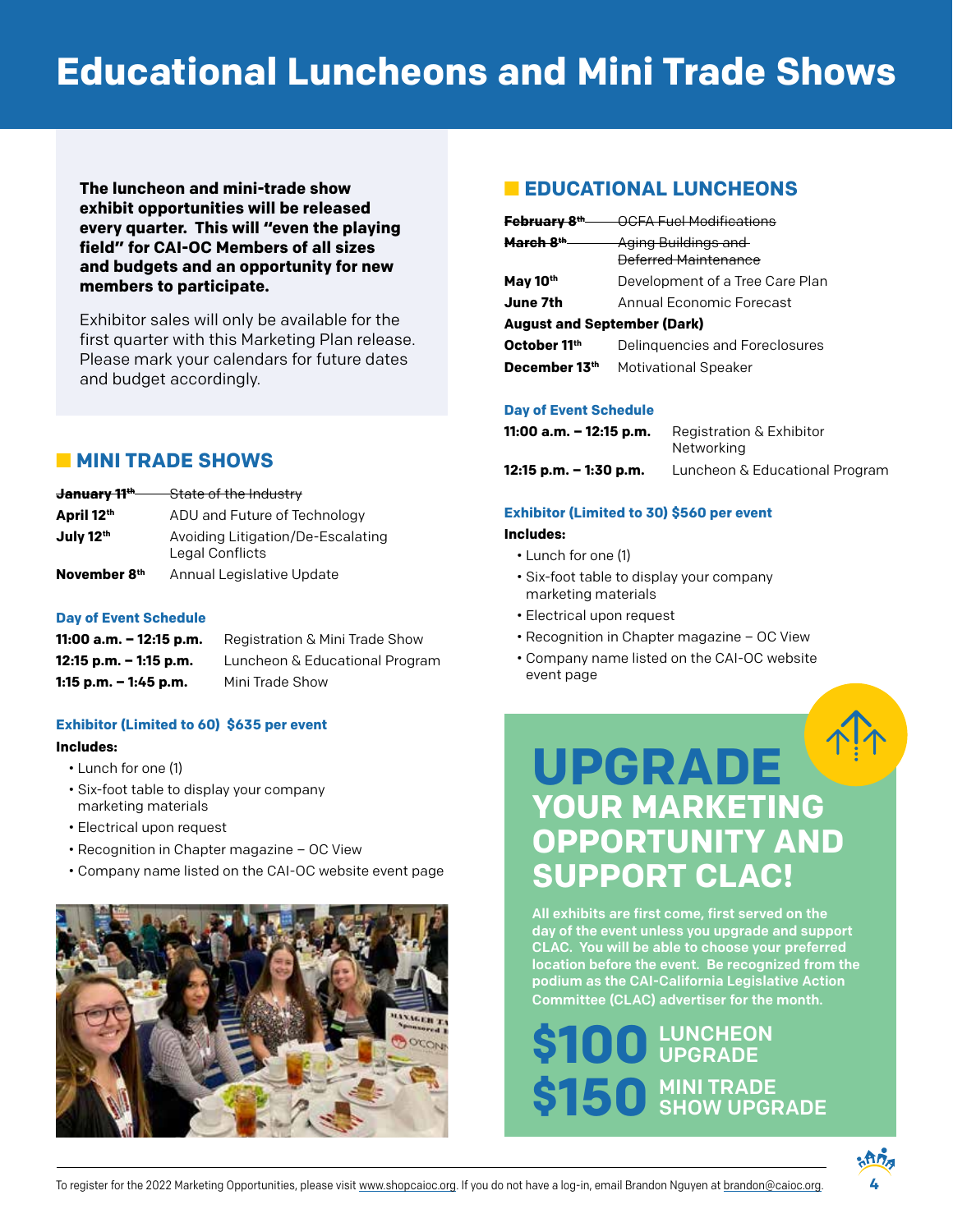#### **ADDITIONAL MARKETING OPPORTUNITIES AT EDUCATIONAL LUNCHEONS**

#### $M$  **MANAGER/HOMEOWNER TABLE**

There are a maximum of four (4) manager/homeowner table advertisers per luncheon/mini trade show.

#### **\$560 per event includes:**

- Lunch for two (2)
- Invite eight (8) Community Managers and/or Community Association Volunteer Leaders to sit at your table
- Recognition at the event & in the Chapter magazine OC View
- Company name listed on the CAI-OC website event page
- Logo included in pre-event eblasts
- Logo included in opening event sponsor PowerPoint

#### **N** PARKING

There are a maximum of two (2) parking advertisers per luncheon/mini trade show.

#### **\$535 per event includes:**

- Lunch for one (1)
- A small table at the entrance with the option to hand out company literature and/or giveaway with parking validation
- Company name listed on the CAI-OC website event page
- Logo included in pre-event eblasts
- Logo included in opening event sponsor PowerPoint

#### **NAME BADGE SPONSOR (ONE PER EVENT)**

#### **\$500 per event includes:**

- Logo printed on name badges
- Logo included in opening event sponsor PowerPoint
- Logo included in pre-event eblasts
- Lunch for one (1) attendee

#### n **WI-FI SPONSOR**

#### **\$350 per event includes:**

- Logo printed on table signs with Wi-Fi code
- Logo and Wi-Fi code on sponsor PowerPoint
- Logo included in pre-event eblasts
- Company name listed on event page on website



#### **N** TRADE SHOW BAG

**\$625** for June - December (includes 2 *Mini Trade Shows and 3 luncheons)*

- Logo printed on Trade Show Bags
- Logo included in opening event sponsor PowerPoint
- Logo included in pre-event eblasts

#### n **POWERPOINT SPONSOR**

#### **\$250 Per Educational Luncheon or Mini Trade Show includes**:

- Logo included in opening event sponsor PowerPoint
- Name listed on pre-event eblasts

#### $E$  **CENTERPIECE FOR MINI TRADE SHOWS \$125**

During each mini trade show, exhibitors are encouraged to decorate their booths based on the theme for the month. Centerpieces are given away as a table drawing at each event, and each of the centerpieces includes company recognition at the table.

• Logo included in pre-event eblasts

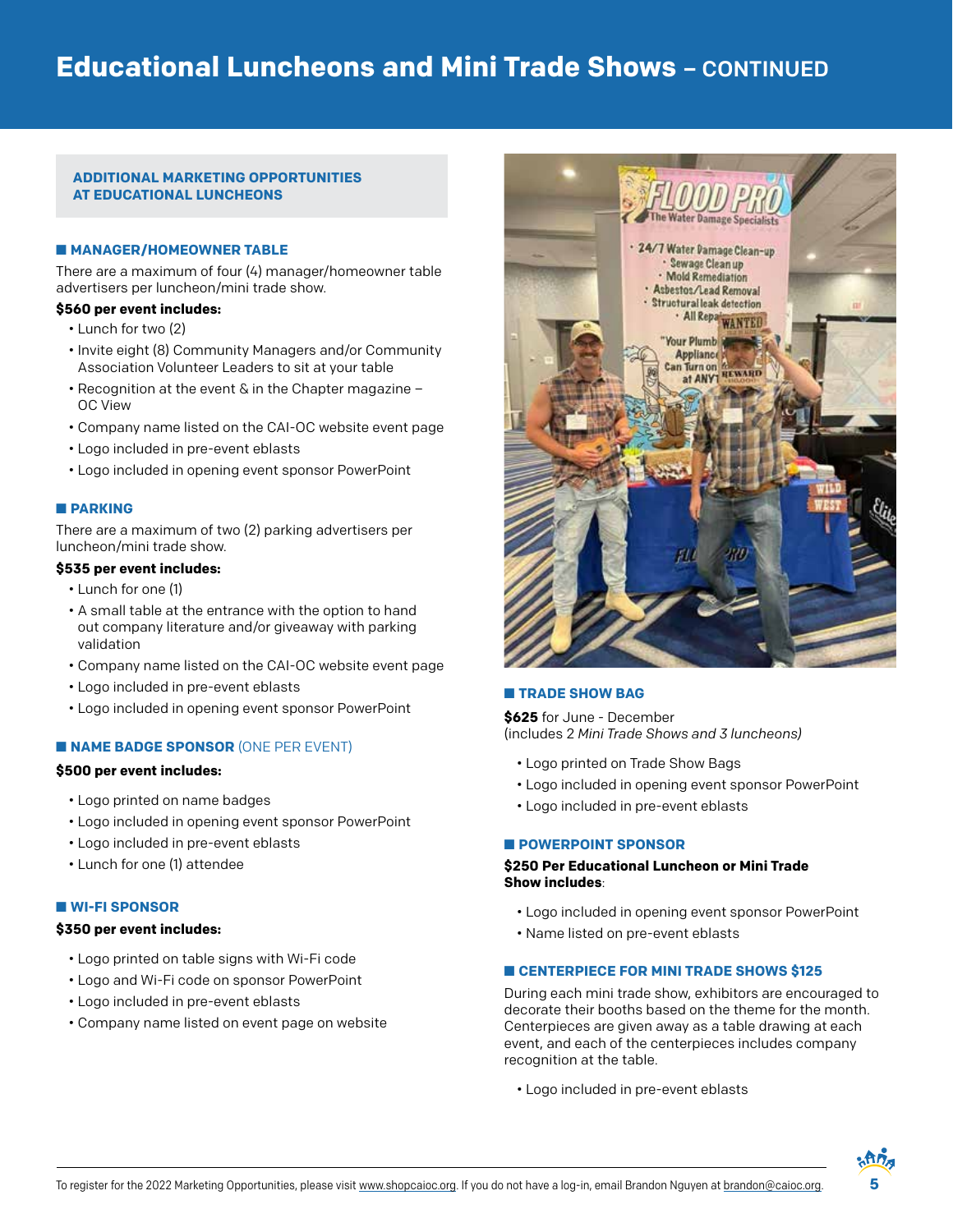# **Social Networking Events**



### BILLIARDS TOURNAMENT

### **Wednesday, April 27th Danny K's in Orange**

| <b>SPONSORSHIP</b><br><b>LEVELS</b>               | <b>BREAK SHOT</b><br>\$650 | <b>BANK SHOT</b><br><b>\$475</b> | <b>KICK SHOT</b><br>\$325 |
|---------------------------------------------------|----------------------------|----------------------------------|---------------------------|
| <b>Number of Players</b>                          | 4                          | 4                                | $\overline{2}$            |
| <b>Access to Dinner Buffet</b>                    | 4                          | 4                                | 2                         |
| Company Logo on Banner above each Pool Table      | x                          |                                  |                           |
| <b>Recognition in OC View and Chapter Website</b> | Logo                       | <b>Name Listed</b>               | <b>Name Listed</b>        |
| <b>Exclusive Dinner Tabletop Recognition</b>      | Logo                       |                                  |                           |
| Included in Signage at Event                      | Logo                       | Logo                             | <b>Name Listed</b>        |
| Included in Promotional E-blasts                  | Logo                       | Logo                             | <b>Name Listed</b>        |

# BOWLING TOURNAMENT

#### **June 16th Forest Lanes**

| <b>SPONSORSHIP</b><br><b>LEVELS</b>                                                                     | <b>KING PIN</b><br>\$750 | <b>STRIKE</b><br>\$475 | <b>SPARE</b><br>\$325 | <b>BABY SPLIT</b><br>\$200 |
|---------------------------------------------------------------------------------------------------------|--------------------------|------------------------|-----------------------|----------------------------|
| Number of Players (Full team is six.<br>Additional player tickets can be<br>purchased for a full team.) | 5                        | 3                      | 2                     | 0                          |
| <b>Number of Dinners Included</b>                                                                       | 6                        | 4                      | 2                     | 2 (as spectators)          |
| <b>Company Recognition on</b><br><b>Lane Screens During Event</b>                                       | Logo                     | <b>Name Listed</b>     |                       |                            |
| <b>Recognition in OC View and Chapter Website</b>                                                       | Logo                     | Logo                   | <b>Name Listed</b>    |                            |
| <b>Exclusive Dinner Tabletop Recognition</b>                                                            | Logo                     |                        |                       |                            |
| Included on Signage at Event                                                                            | Logo                     | Logo                   | <b>Name Listed</b>    | <b>Name Listed</b>         |
| Included in Promotional E-blasts                                                                        | Logo                     | Logo                   | <b>Name Listed</b>    | <b>Name Listed</b>         |

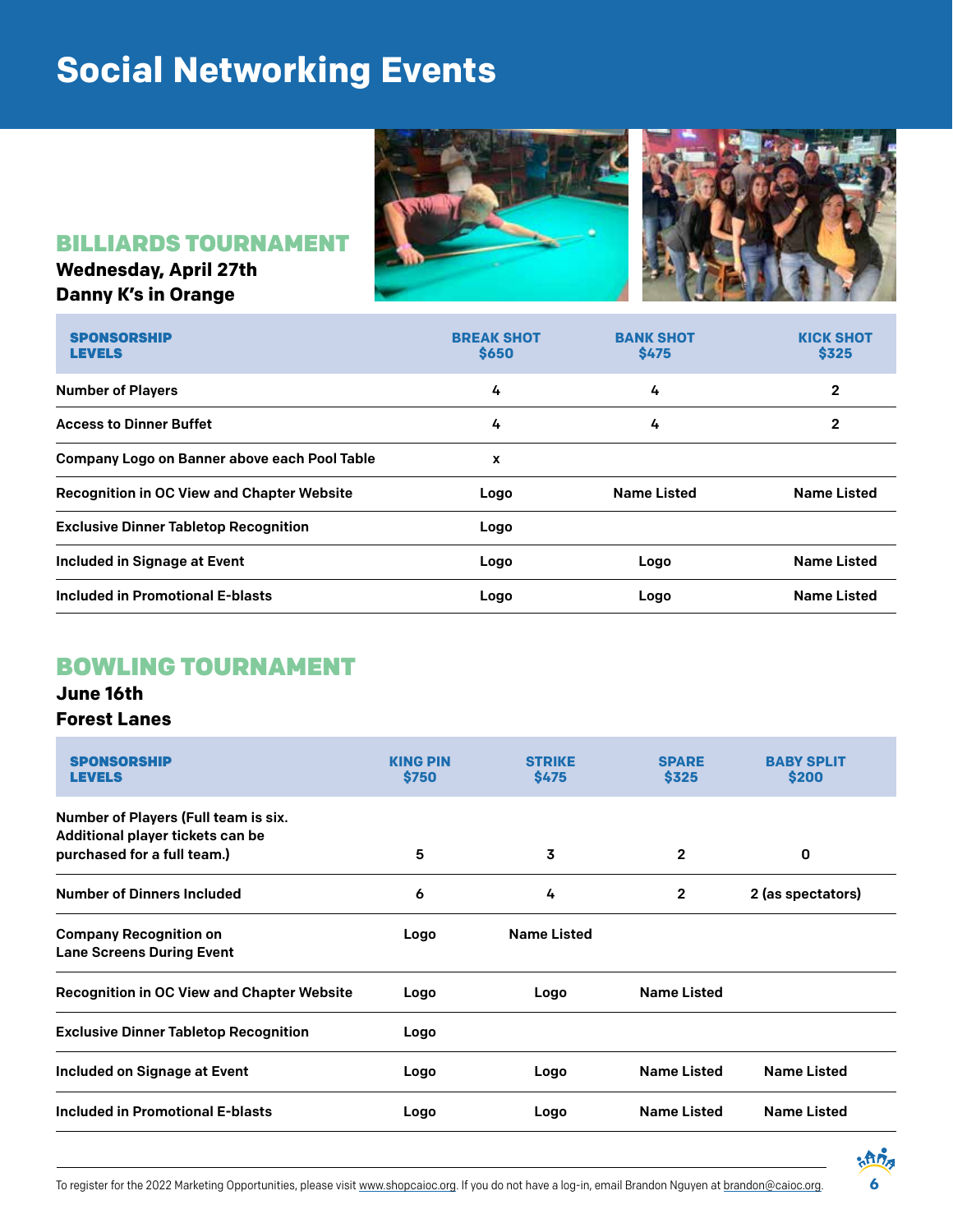## NEW FOR 2022! COMEDY NIGHT **(CLAC Fundraiser)**

#### **Thursday, July 28th**

#### **Irvine Improv**

| <b>SPONSORSHIP</b><br><b>LEVELS</b>               | <b>HEADLINER</b><br>\$1,250 | <b>FEATURE</b><br><b>S950</b> | <b>OPENER</b><br><b>S650</b> | <b>OPEN-MIC</b><br>\$350 |
|---------------------------------------------------|-----------------------------|-------------------------------|------------------------------|--------------------------|
| <b>Attendees (Includes Dinner)</b>                | 10                          | 7                             | 4                            | 2                        |
| <b>Reserved Table with Preferred Location</b>     | <b>Next to Stage</b>        | <b>Partial Table</b>          | Booth (First 8)              |                          |
| Verbal Acknowledgement on Stage                   | x                           | x                             |                              |                          |
| <b>Exclusive Dinner Tabletop Recognition</b>      | <b>Company Logo</b>         | <b>Company Logo</b>           | <b>Company Listed</b>        |                          |
| <b>Recognition in OC View and Chapter Website</b> | Logo                        | Logo                          | <b>Name Listed</b>           | <b>Name Listed</b>       |
| Included in Signage at Event                      | Logo - Exclusive on Stage   | Logo                          | <b>Name Listed</b>           | <b>Name Listed</b>       |
| Included in Promotional E-blasts                  | Logo & Link                 | Logo                          | <b>Name Listed</b>           | <b>Name Listed</b>       |

# REVERSE TRADE SHOW

#### **Tuesday, September 20th Location TBD**

| <b>SPONSORSHIP</b><br><b>LEVELS</b>               | <b>GOLD SPONSOR</b><br>\$750 | <b>SILVER SPONSOR</b><br>\$500 |  |
|---------------------------------------------------|------------------------------|--------------------------------|--|
| Attendees (2 attendees is \$300 value)            | $\mathbf{2}$                 | 2                              |  |
| Signage on Each Manager Table                     | Logo                         | <b>Company Listed</b>          |  |
| Verbal Acknowledgement at Event                   | x                            |                                |  |
| <b>Recognition in OC View and Chapter Website</b> | Logo                         | <b>Name Listed</b>             |  |
| Included in Signage at Event                      | Logo                         | <b>Name Listed</b>             |  |
| <b>Included in Promotional E-blasts</b>           | Logo                         | Logo                           |  |

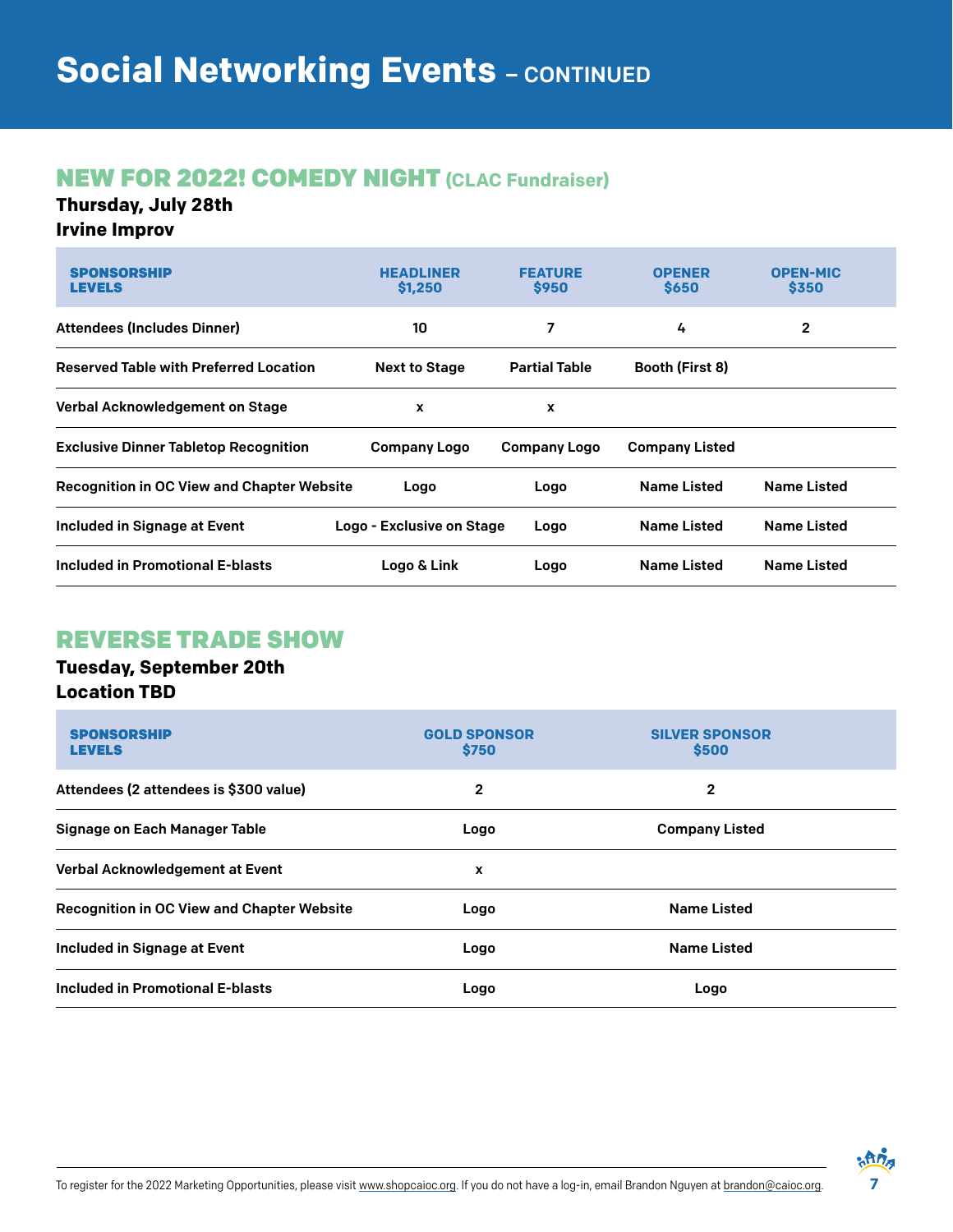# **Social Networking Events - CONTINUED**



# CLAC FUNDRAISER CONCERT WITH THE REFLEXX

#### **Thursday, September 29th Cook's Corner**

| <b>SPONSORSHIP</b><br><b>LEVELS</b>       | <b>BOOM BOX SPONSOR</b><br>\$1,000 | <b>RADICAL SPONSOR</b><br>\$500 |  |
|-------------------------------------------|------------------------------------|---------------------------------|--|
| <b>Attendees</b>                          | 10                                 | 5                               |  |
| Included in Signage at Event              | Logo                               | <b>Name Listed</b>              |  |
| <b>Included in Registration E-blasts</b>  | Logo                               | <b>Name Listed</b>              |  |
| <b>Recognition in OC View Event Recap</b> | x                                  | X                               |  |
| <b>Priority Seating</b>                   | x                                  |                                 |  |

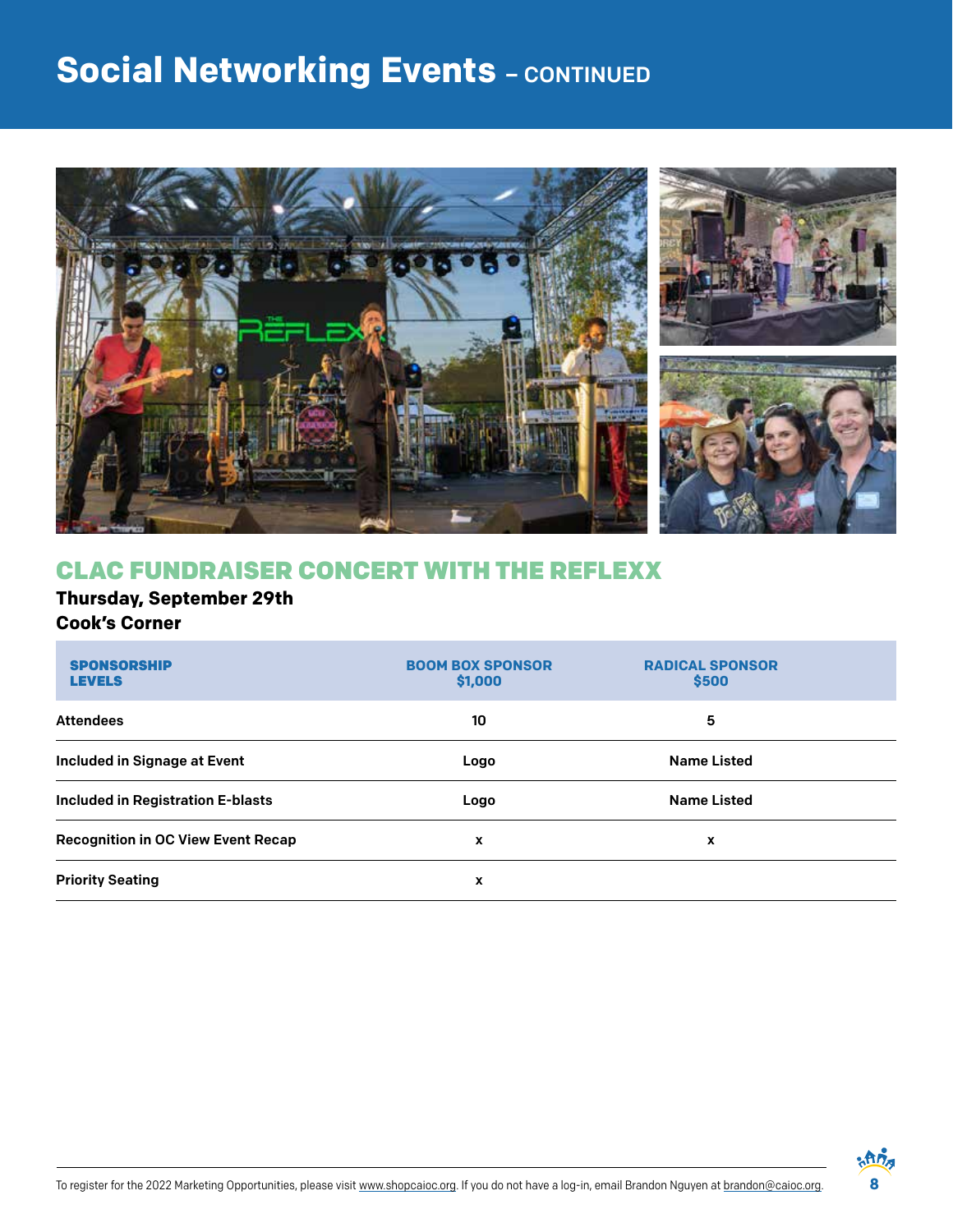## 33rd ANNUAL GOLF TOURNAMENT

#### **Monday, October 10th Coto de Caza Country Club**

| <b>SPONSORSHIP</b><br><b>LEVELS</b>                                                          | <b>PRESENTING</b><br>\$5,000                                                                                       | <b>CHAMPIONSHIP</b><br>\$3,250                            | <b>PRO</b><br>\$2,000                               | <b>PHOTOGRAPHER</b><br>\$1,500              | <b>HELICOPTER</b><br><b>BALL DROP</b><br>\$1,500 |
|----------------------------------------------------------------------------------------------|--------------------------------------------------------------------------------------------------------------------|-----------------------------------------------------------|-----------------------------------------------------|---------------------------------------------|--------------------------------------------------|
| How many available?                                                                          | 1                                                                                                                  | 3                                                         | 6                                                   | 1                                           | 1                                                |
| <b>Players (including dinner)</b>                                                            | 8                                                                                                                  | 4                                                         | 2                                                   |                                             |                                                  |
| <b>Recognition on PowerPoint</b><br><b>Presentation During</b><br><b>Awards Presentation</b> | Logo                                                                                                               | Logo                                                      | Logo                                                | Logo                                        | Logo                                             |
| Recognition in the<br>OC View &<br><b>Chapter Website</b>                                    | Logo                                                                                                               | Logo                                                      | Logo                                                | Company<br><b>Name Listed</b>               | Company<br><b>Name Listed</b>                    |
| <b>Recognition in Event Program</b>                                                          | <b>Full Page Ad</b>                                                                                                | <b>Full Page Ad</b>                                       | 1/2 Page Ad                                         | 1/2 Page Ad                                 | 1/2 Page Ad                                      |
| <b>Tabletop on Designated Tee Box</b>                                                        | X                                                                                                                  | X                                                         | X                                                   |                                             |                                                  |
| <b>Lunch for Company Reps</b><br>(besides players)                                           | $\overline{2}$                                                                                                     | $\mathbf{2}$                                              | $\mathbf{2}$                                        |                                             |                                                  |
| <b>Dinner for Company Reps</b>                                                               | $\overline{2}$                                                                                                     | $\mathbf{2}$                                              | $\overline{2}$                                      | $\overline{2}$                              | $\overline{2}$                                   |
| <b>Event Signage</b>                                                                         | Exclusive - Logo                                                                                                   | Logo                                                      | Logo                                                | Company<br><b>Name Listed</b>               | Company<br><b>Name Listed</b>                    |
| <b>Special Acknowledgement</b><br>for Sponsor Level                                          | <b>Company rep</b><br>to address<br>players at<br>awards dinner                                                    | Soda &<br><b>Gatorades</b><br>at tee box to<br>distribute | <b>Water Bottles</b><br>at tee box to<br>distribute | <b>Company logo</b><br>on digital<br>photos | Company rep<br>to announce<br>winners            |
|                                                                                              | Recognition<br>on Pre-Event<br><b>Marketing (including</b><br>email and social media)<br><b>Logo on Cart Signs</b> |                                                           |                                                     |                                             |                                                  |

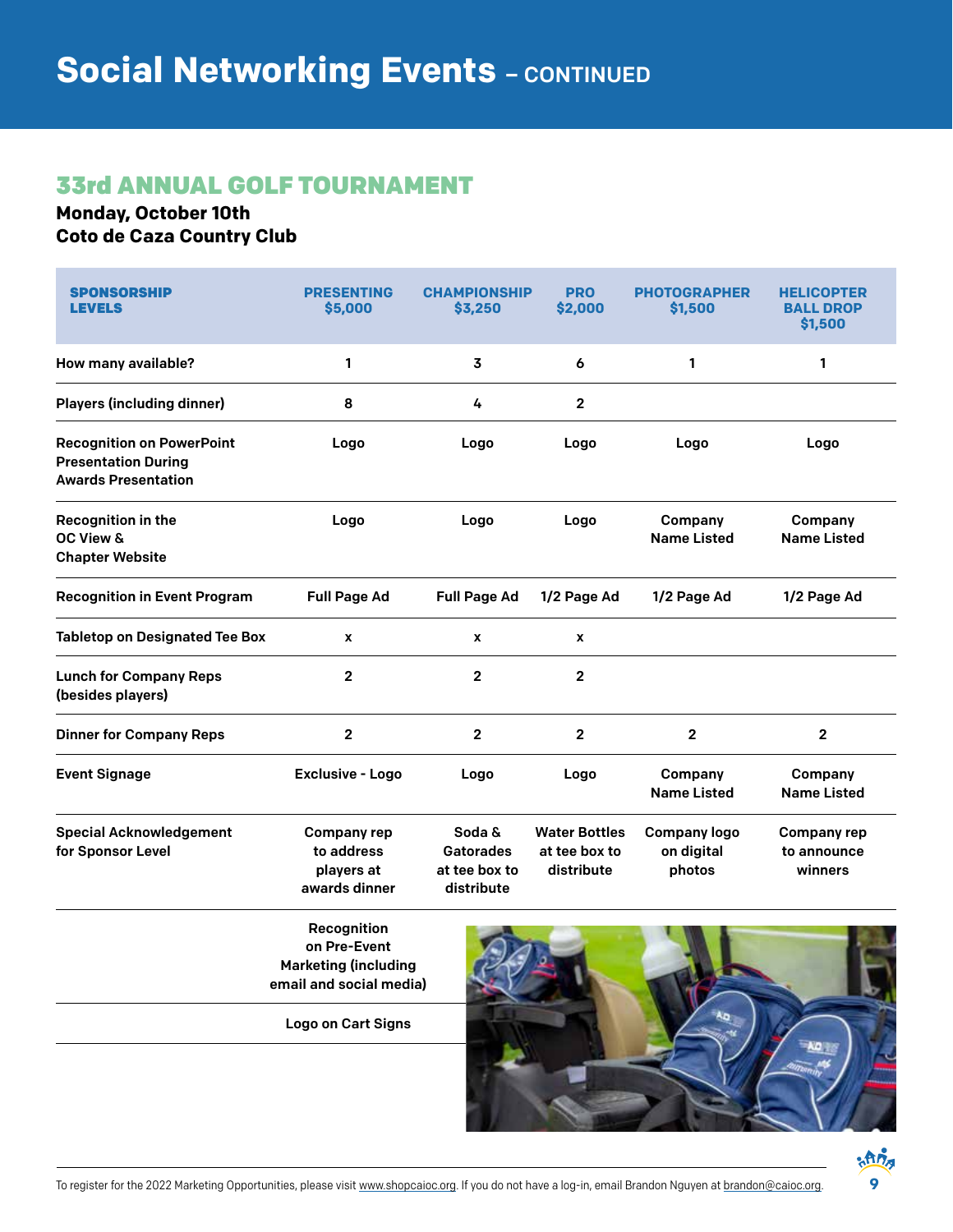# **Social Networking Events - CONTINUED**

| <b>SPONSORSHIP</b><br><b>LEVELS</b>                                                | <b>WATERING</b><br><b>HOLE</b><br>\$1,200                      | <b>CONTEST HOLES:</b><br><b>Putting Contest,</b><br><b>Chipping Contest,</b><br>Hole-In-One,<br><b>Marshmallow Drive</b><br>& Poker Contest<br>\$1,200 | <b>CART</b><br>\$1,000        | <b>HOSPITALITY</b><br>19th Hole,<br><b>Breakfast &amp;</b><br><b>Bloody Mary Bar</b><br>and BBQ Lunch<br><b>Sponsors</b><br>\$1,000 |
|------------------------------------------------------------------------------------|----------------------------------------------------------------|--------------------------------------------------------------------------------------------------------------------------------------------------------|-------------------------------|-------------------------------------------------------------------------------------------------------------------------------------|
| How many available?                                                                | 4                                                              | 1 each                                                                                                                                                 | 1                             | 3 each                                                                                                                              |
| <b>Recognition on PowerPoint Presentation</b><br><b>During Awards Presentation</b> | X                                                              | x                                                                                                                                                      | x                             | x                                                                                                                                   |
| <b>Recognition in the OC View</b>                                                  | Company<br><b>Name Listed</b>                                  | Company<br><b>Name Listed</b>                                                                                                                          | Company<br><b>Name Listed</b> | Company<br><b>Name Listed</b>                                                                                                       |
| <b>Recognition in Event Program</b>                                                | 1/2 Page Ad                                                    | 1/2 Page Ad                                                                                                                                            | 1/2 Page Ad                   | 1/2 Page Ad                                                                                                                         |
| Tabletop on Designated Tee Box or Contest Area                                     | X                                                              | X                                                                                                                                                      |                               |                                                                                                                                     |
| Lunch for company reps                                                             | $\mathbf 2$                                                    | $\overline{\mathbf{2}}$                                                                                                                                | $\mathbf{2}$                  | $\mathbf{2}$                                                                                                                        |
| <b>Event Signage</b>                                                               | Logo on<br>tee sign<br><b>Beer at Tee Box</b><br>to Distribute | Logo on<br>tee Sign                                                                                                                                    | Logo on all<br>cart signs     | Logo on signage<br>near food<br>& beverages                                                                                         |
| <b>SPONSORSHIP</b><br><b>LEVELS</b>                                                | <b>SWAG BAG</b><br>\$800                                       | <b>SHOTGUN</b><br>\$650                                                                                                                                | <b>DRIVING RANGE</b><br>\$250 | <b>SWAG</b><br>\$75                                                                                                                 |
| How many available?                                                                | 3                                                              | 3                                                                                                                                                      | 5                             | <b>Unlimited</b>                                                                                                                    |
| <b>Recognition on PowerPoint</b><br><b>Presentation During Awards Presentation</b> | X                                                              | x                                                                                                                                                      |                               |                                                                                                                                     |
| <b>Recognition in the OC View</b>                                                  | Company<br><b>Name Listed</b>                                  | Company<br><b>Name Listed</b>                                                                                                                          | Company<br><b>Name Listed</b> |                                                                                                                                     |
| <b>Recognition in Event Program</b>                                                | Company<br><b>Name Listed</b>                                  | Company<br><b>Name Listed</b>                                                                                                                          | Company<br><b>Name Listed</b> |                                                                                                                                     |
| <b>Special Acknowledgement</b><br>for Sponsor Level                                | Logo printed<br>on swag bag                                    | Tee sign in<br>cart line area                                                                                                                          | Tee sign at<br>driving range  |                                                                                                                                     |
|                                                                                    | Inclusion of<br>company<br>logo item                           | <b>Exhibit table</b><br>prior to shotgun                                                                                                               |                               | Inclusion of<br>company logo item<br>in swag bag                                                                                    |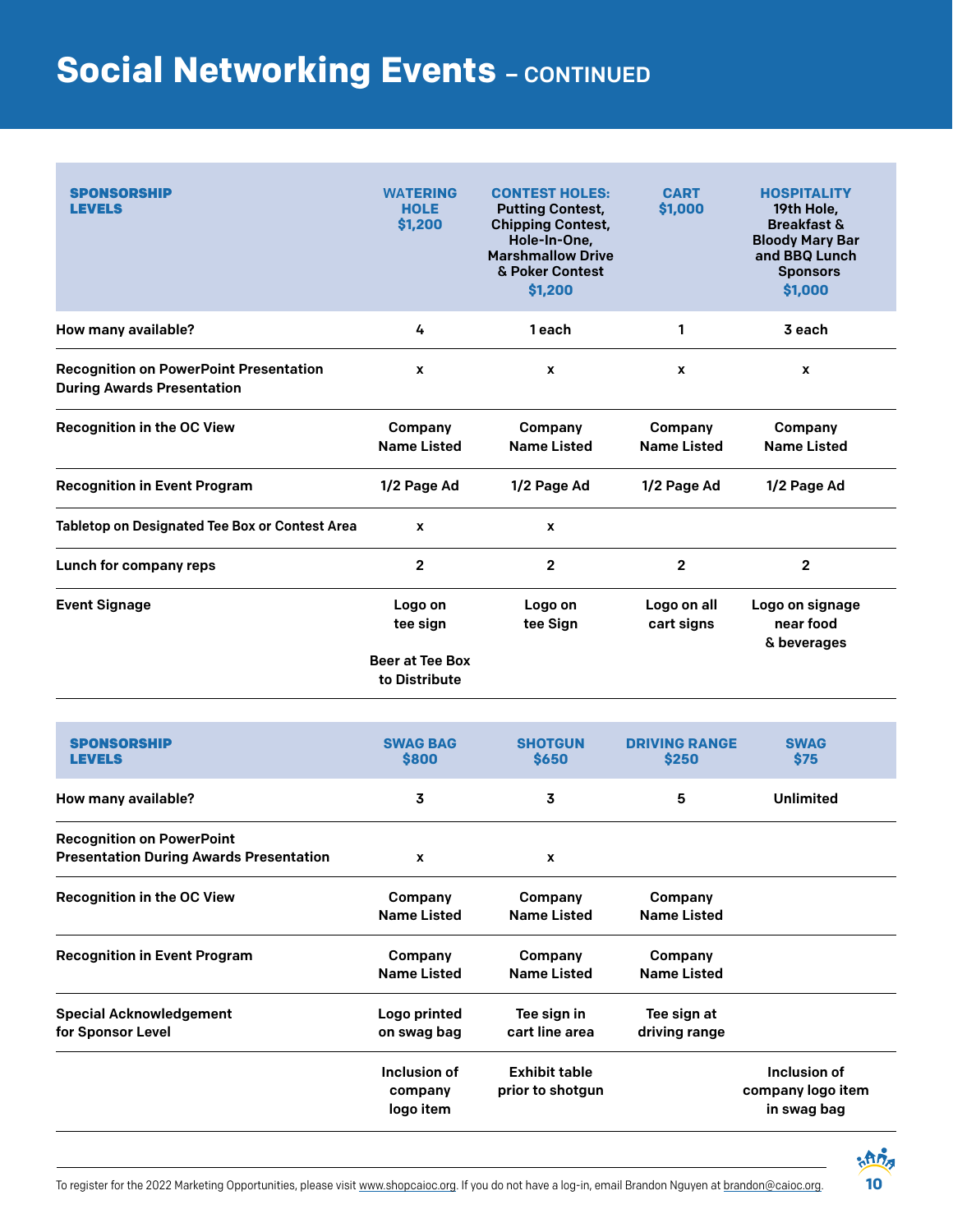## CASINO NIGHT

**Wednesday, November 17th Location TBD**

We are bringing Vegas to Orange County! Network with industry members while trying your luck with Blackjack, Texas Hold 'Em, Craps, and more.

| <b>SPONSORSHIP</b><br><b>LEVELS</b>               | <b>THE VENETIAN</b><br>\$700 | <b>CAESARS</b><br>\$475 | <b>PLANET</b><br><b>HOLLYWOOD</b><br>\$350 | <b>GOLDEN</b><br><b>NUGGET</b><br>\$200 |
|---------------------------------------------------|------------------------------|-------------------------|--------------------------------------------|-----------------------------------------|
| <b>Attendees (Includes Dinner)</b>                | 6                            | 4                       | $\mathbf{2}$                               |                                         |
| Verbal Acknowledgement at Event                   | x                            | X                       |                                            |                                         |
| <b>Recognition on Prizes</b>                      | <b>Company Logo</b>          | <b>Company Logo</b>     |                                            |                                         |
| <b>Recognition in OC View and Chapter Website</b> | Logo                         | Logo                    | <b>Name Listed</b>                         | <b>Name Listed</b>                      |
|                                                   | Logo - Exclusive             | Logo                    | <b>Name Listed</b>                         | <b>Name Listed</b>                      |
| <b>Included in Signage at Event</b>               |                              |                         |                                            |                                         |

# HOLIDAY SOCIAL

**Wednesday, December 7th Venue TBD**

The Community Outreach Committee provides a seasonal opportunity for networking of Chapter members while giving those in Orange County less fortunate with a valuable toy donation during the holiday season.

| <b>SPONSORSHIP</b><br><b>LEVELS</b>               | <b>SEASONAL</b><br><b>SPECTACULAR</b><br>\$650                                | <b>CHEERS</b><br>\$400   | <b>DESSERT</b><br>\$325 | <b>CENTERPIECE</b><br><b>\$175</b> |
|---------------------------------------------------|-------------------------------------------------------------------------------|--------------------------|-------------------------|------------------------------------|
| <b>Attendees</b>                                  | 4                                                                             | $\mathbf{2}$             | 1                       |                                    |
| Verbal Acknowledgement at Event                   | $\mathbf{x}$                                                                  | $\mathbf{x}$             |                         |                                    |
| <b>Exclusive Dinner Tabletop Recognition</b>      | <b>Company Logo</b>                                                           | <b>Company Logo</b>      | <b>Company Listed</b>   |                                    |
| <b>Recognition in OC View and Chapter Website</b> | Logo                                                                          | Logo                     | <b>Name Listed</b>      | <b>Name Listed</b>                 |
| Included in Signage at Event                      | Logo - Exclusive<br>on Cocktail Tables<br>and Hors D'oeuvres<br><b>Tables</b> | Logo - On<br>Sign at Bar | <b>Name Listed</b>      | <b>Name Listed</b>                 |
| Included in Promotional E-blasts                  | Logo                                                                          | Logo                     | <b>Name Listed</b>      | <b>Name Listed</b>                 |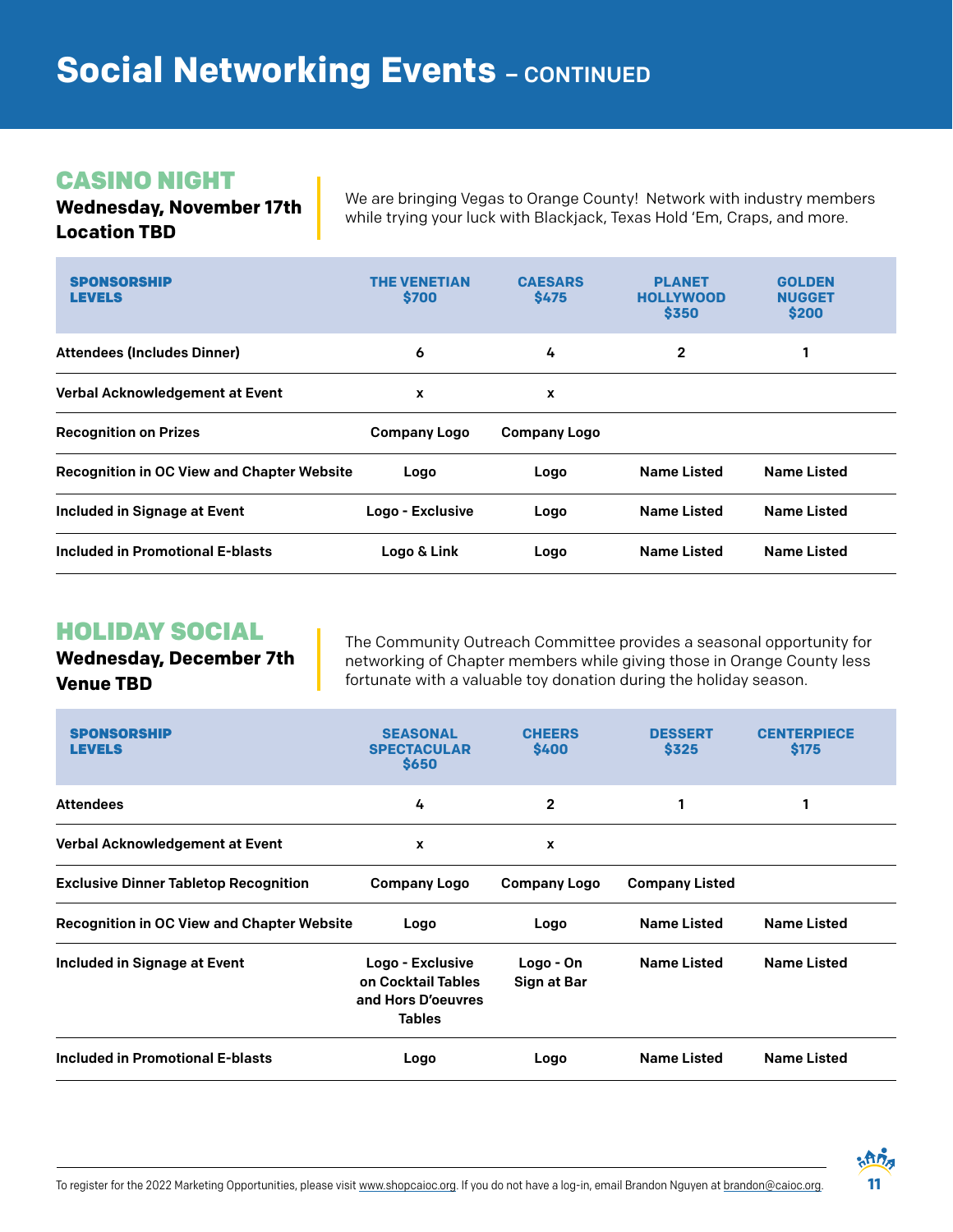# **Important Committee Activities**

#### **n** OUTREACH

The Community Outreach Committee demonstrates the Chapter's commitment and involvement in bettering the Orange County community through partnering with local non-profit organizations. Even during a pandemic in 2021, the Outreach Committee organized a Food Bank Drive, Working Wardrobes Clothing Drive, Beach Clean-Up Day, participated in a Habitat for Humanity build, and Red Cross Blood Drive.

The Community Outreach Committee is working on many events for 2022, so keep a lookout for these meaningful opportunities.





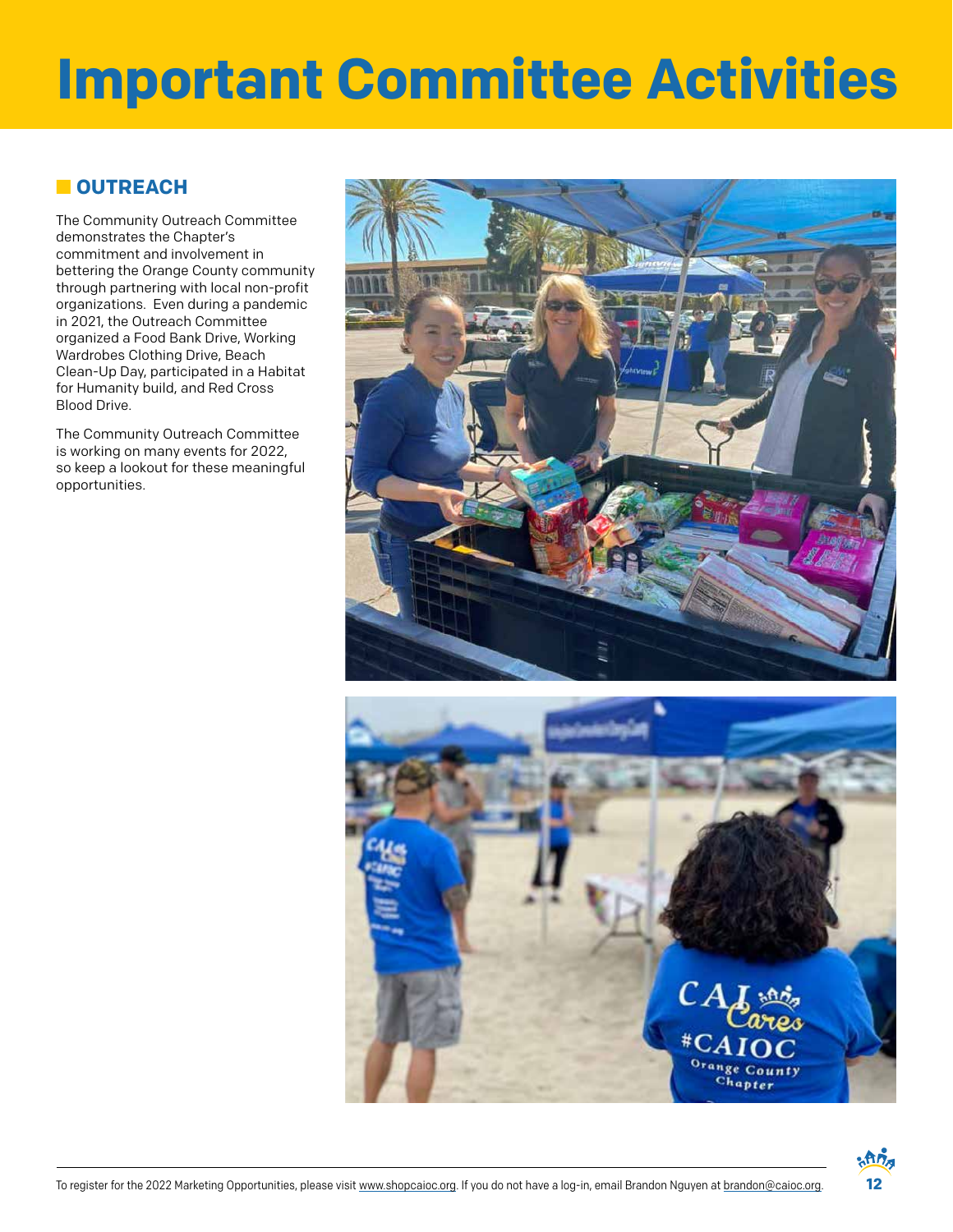# **Symposium & Legal Forum** IMPORTANT COMMITTEE ACTIVITIES - CONTINUED

#### **Tuesday, August 30 Irvine Marriott**

With more community managers and HOA board members in attendance than any other state-wide event, the Committee has maximized the trade-show experience for all members and continued quality educational sessions.

| <b>SPONSORSHIP</b><br><b>OPPORTUNITIES</b>                                           | <b>KEYNOTE</b><br>\$2,500                                               | <b>SHOWCASE</b><br>\$1,650                                                                 | <b>BOXED</b><br><b>LUNCH</b><br>\$1,250                                           | <b>NAMEBADGE</b><br>\$1,000                              | <b>COCKTAIL</b><br>\$750                                   | <b>EDUCATIONAL</b><br><b>SESSION</b><br>\$750                                                               |
|--------------------------------------------------------------------------------------|-------------------------------------------------------------------------|--------------------------------------------------------------------------------------------|-----------------------------------------------------------------------------------|----------------------------------------------------------|------------------------------------------------------------|-------------------------------------------------------------------------------------------------------------|
| <b>How Many Available?</b>                                                           | 4                                                                       | 5                                                                                          | 3                                                                                 | 1                                                        | 4                                                          | 5                                                                                                           |
| Opportunity to<br><b>Address Attendees</b>                                           | Keynote<br>Session -<br>1 minute                                        | <b>One Educational</b><br>Session -<br>1 minute                                            |                                                                                   |                                                          |                                                            | <b>One Educational</b><br>Session -<br>1 minute                                                             |
| Exhibitor Booth - 10' x 10'<br>with Priority Selection                               | X                                                                       | X                                                                                          |                                                                                   |                                                          |                                                            |                                                                                                             |
| <b>Company Recognition</b><br>in Pre-Event Marketing                                 | Logo & Link                                                             | Logo                                                                                       | Logo                                                                              | <b>Name</b><br>Listed                                    | <b>Name</b><br>Listed                                      | <b>Name</b><br>Listed                                                                                       |
| <b>Included on Educational</b><br><b>Sessions PowerPoint</b><br><b>Presentations</b> | Logo                                                                    | Logo                                                                                       |                                                                                   |                                                          |                                                            | Logo                                                                                                        |
| Included on<br><b>CAI-OC Website</b>                                                 | <b>Logo and Link</b>                                                    | Name<br>Listed                                                                             | Name<br>Listed                                                                    | <b>Name</b><br>Listed                                    | Name<br>Listed                                             | Name<br>Listed                                                                                              |
| <b>Attendees</b>                                                                     | 6                                                                       | $\overline{2}$                                                                             | $\overline{2}$                                                                    | $\overline{2}$                                           | 1                                                          | 1                                                                                                           |
| <b>Include Marketing</b><br><b>Materials in Swag Bags</b>                            | X                                                                       | X                                                                                          | X                                                                                 | X                                                        |                                                            |                                                                                                             |
| Signage                                                                              | <b>Exclusive</b><br>Signage<br>On Stage of<br>Keynote<br><b>Session</b> | <b>Exclusive</b><br>Signage<br><b>Outside One</b><br><b>Educational</b><br><b>Sessions</b> | Logo on<br>Signage at<br><b>Lunch Pick Up</b><br>Location                         |                                                          | Logo<br>Included on<br>Signage on<br><b>Reception Bars</b> | <b>Exclusive</b><br><b>Signage</b><br><b>Outside One</b><br><b>Educational</b><br><b>Sessions</b>           |
| <b>Recognition Specific</b><br>to Sponsorship                                        | <b>6 Signed Books</b><br><b>From Keynote</b><br><b>Speaker</b>          |                                                                                            | <b>Logo Printed</b><br>on Label<br><b>Placed</b><br>on Each<br><b>Boxed Lunch</b> | <b>Logo Printed</b><br>on Attendees<br><b>Namebadges</b> | <b>Logo Printed</b><br><b>Cocktail</b><br><b>Napkins</b>   | <b>Distribute</b><br><b>Marketing</b><br><b>Materials</b><br>at One<br><b>Educational</b><br><b>Session</b> |
| <b>Recognition Post Event</b><br>In OC View                                          | Logo & Photo<br><b>With Keynote</b><br><b>Speaker</b>                   | Logo                                                                                       | Name<br>Listed                                                                    | Name<br>Listed                                           | Name<br>Listed                                             | Name<br>Listed                                                                                              |

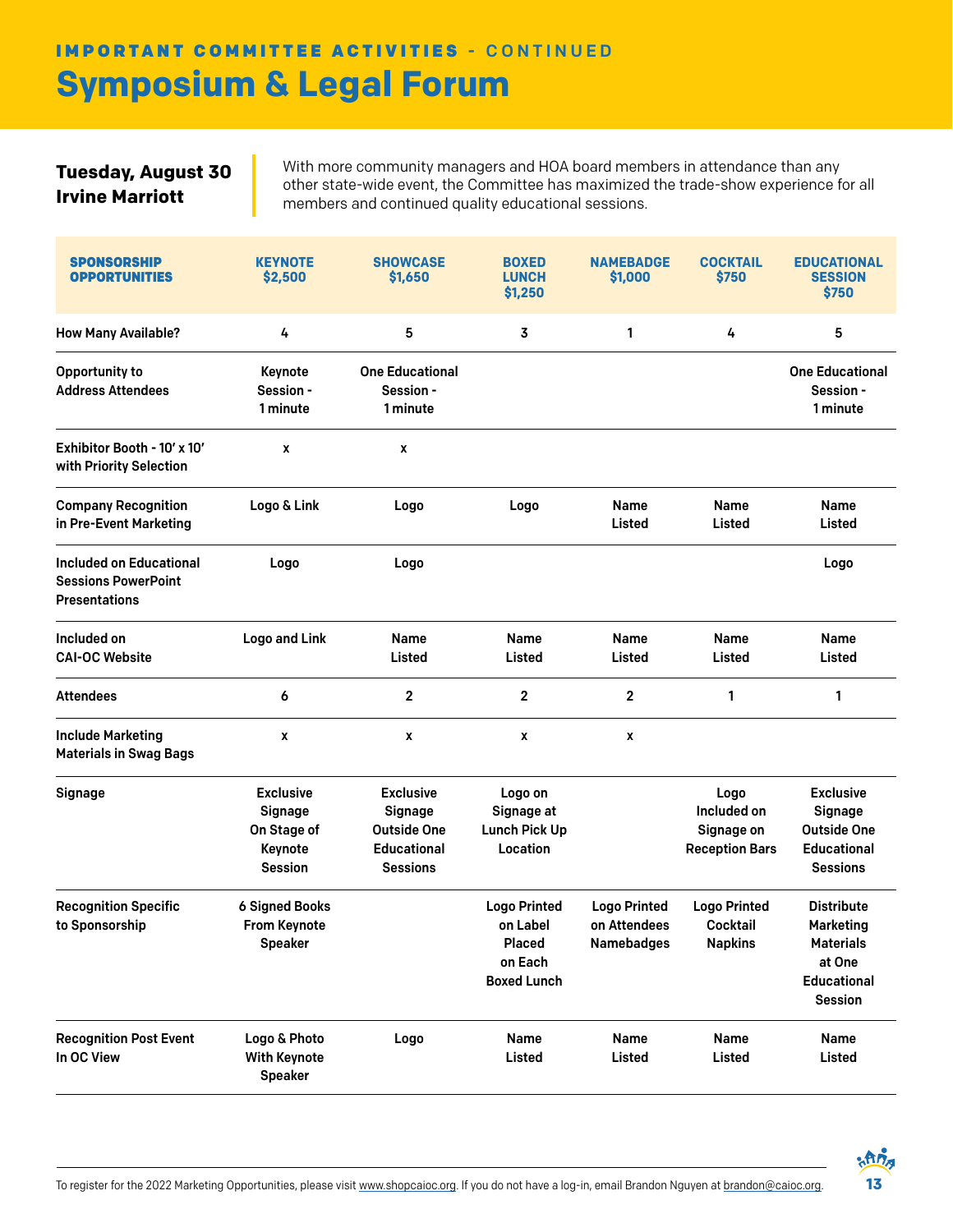# **Symposium & Legal Forum** IMPORTANT COMMITTEE ACTIVITIES - CONTINUED





| <b>SPONSORSHIP</b><br><b>OPPORTUNITIES</b>                  | <b>HOMEOWNER</b><br><b>SCHOLARSHIP</b><br>\$625 | <b>SHOWCASE BAG</b><br>\$550 | <b>PARKING</b><br>\$500                                 | <b>HORS D'OEUVRES</b><br>\$350                                      | <b>POWER BREAK</b><br>\$300                                     |
|-------------------------------------------------------------|-------------------------------------------------|------------------------------|---------------------------------------------------------|---------------------------------------------------------------------|-----------------------------------------------------------------|
| <b>How Many Available?</b>                                  | <b>Unlimited</b>                                | 5                            | $\overline{2}$                                          | <b>Unlimited</b>                                                    | <b>Unlimited</b>                                                |
| <b>Company Recognition in</b><br><b>Pre-Event Marketing</b> | <b>Name Listed</b>                              | <b>Name Listed</b>           | <b>Name Listed</b>                                      | <b>Name Listed</b>                                                  | <b>Name Listed</b>                                              |
| Included on<br><b>CAI-OC Website</b>                        | <b>Name Listed</b>                              | <b>Name Listed</b>           | <b>Name Listed</b>                                      | <b>Name Listed</b>                                                  | <b>Name Listed</b>                                              |
| <b>Attendees</b>                                            |                                                 | 1                            | 1                                                       |                                                                     | 1                                                               |
| Signage                                                     |                                                 |                              | Sign at<br><b>Parking</b><br><b>Validation</b><br>Table | Included in<br>Signage at<br><b>Hors D'oeuvres</b><br><b>Tables</b> | Included in<br>Signage at<br><b>PowerBreak</b><br><b>Tables</b> |
| <b>Recognition Post</b><br><b>Event In OC View</b>          | <b>Name Listed</b>                              | <b>Name Listed</b>           | <b>Name Listed</b>                                      | <b>Name Listed</b>                                                  | <b>Name Listed</b>                                              |

| <b>EXHIBITOR</b><br><b>OPPORTUNITIES</b> | <b>10' X 10' BOOTH</b><br>\$1,150 | <b>6' TABLE</b><br>\$700        |
|------------------------------------------|-----------------------------------|---------------------------------|
| <b>Number of Exhibits Available</b>      | 15                                | 66                              |
| <b>Electrical Included</b>               | <b>Upon Request</b>               |                                 |
| <b>Attendees</b>                         | 2                                 |                                 |
| <b>Preselect Location</b>                | Yes                               | <b>First Come, First Served</b> |

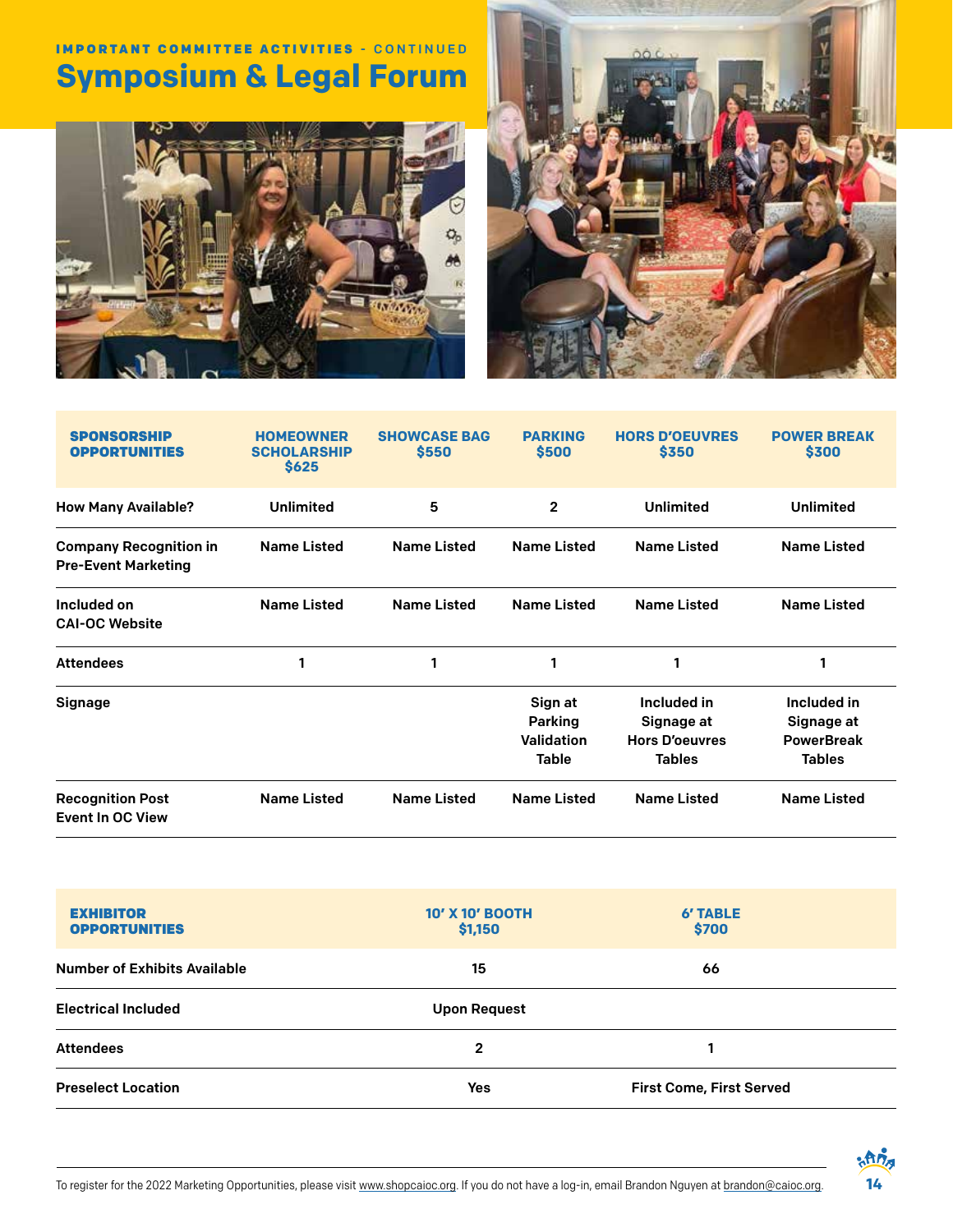# **Educational Opportunities**

# HOMEOWNER LEADER CLASSES **(HYBRID)**

In keeping in line with our mission statement, the CAI-OC Education Committee is dedicated to the education of Community Association Volunteer Board Members and Community Managers. Along with monthly luncheons, the Chapter holds two four-week series of Community Leadership Training Programs (CLTP). Specifically geared to the leadership of HOA's, these courses will provide an in-depth discussion and up-to-date information on topics critical to your association's success. Your marketing opportunity dollars ensure we can facilitate these fundamental educational programs at no cost to community managers and homeowner leader members.

#### **CLTP CLASS (HYBRID)**

Spring - May 17th, 24th, 31st & June 7th Fall - October 5th, 12th, 19th & 26th CAI Office

#### **Sponsorship \$300**

- Company name on signage at all series of CLTP Classes
- Company information included in course materials given to all attendees (For live CLTP, provide 100 each 8½" x 11" flyers)
- Recognition on the Chapter website

# FREE LEGAL ADVICE ROUNDTABLE **(HYBRID)**

Monday, August 23rd Noon – 1:00 p.m. In Person Location TBD

**Exhibitor \$375** *(Only six available)*

- Six-foot skirted tabletop display (no electricity)
- Recognition at the event
- Recognition in the *OC View* & on the chapter website







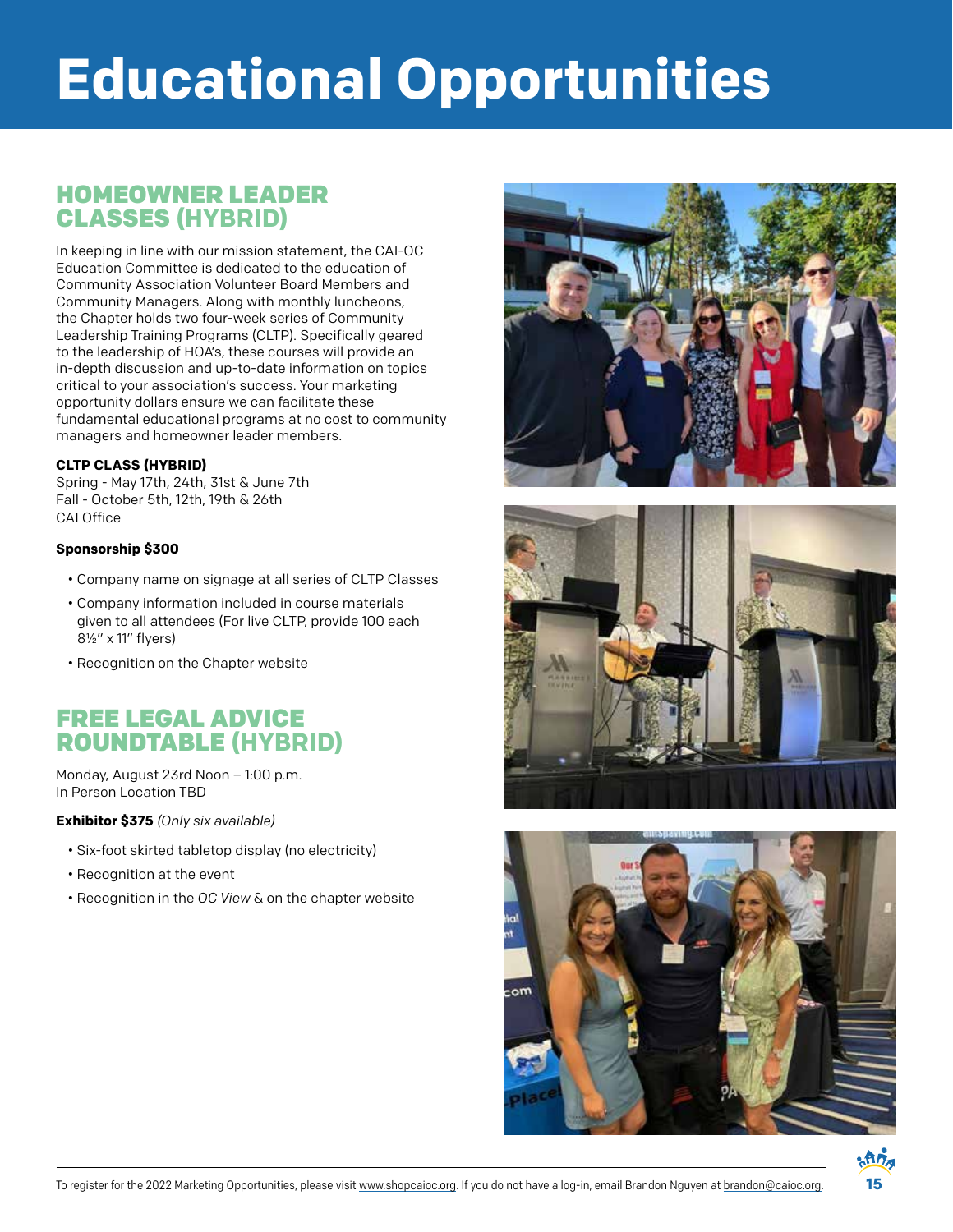# COMMUNITY MANAGER OPPORTUNITIES

The Community Manager Support Committee has created a new educational forum and networking for community managers only. These educational sessions will address issues that will help community managers advance their education goals with CAI.

# MANAGER BREAKFAST

#### **Thursday, April 7th Assembly at the Flight, Tustin**

| <b>SPONSORSHIP</b><br><b>OPPORTUNITIES</b>        | <b>PATRON</b><br>\$400            | <b>SUPPORTER</b><br>\$200       |  |
|---------------------------------------------------|-----------------------------------|---------------------------------|--|
| <b>Company Recognition in Pre-Event Marketing</b> | Logo                              | <b>Name Listed</b>              |  |
| <b>Opportunity to Address Attendees</b>           | Up to one minute                  |                                 |  |
| Verbal Acknowledgement at Podium                  | x                                 | x                               |  |
| <b>Signage at Event</b>                           | Logo                              | <b>Name Listed</b>              |  |
| <b>Tickets</b>                                    | 2 plus up to 10<br>manager guests | 1 and up to 5<br>manager guests |  |
| <b>Recognition in OC View</b>                     | Logo                              | <b>Name Listed</b>              |  |

# PCAM RECEPTION

#### **Thursday, June 30th Location TBD**

| <b>SPONSORSHIP</b><br><b>OPPORTUNITIES</b>        | <b>PATRON</b><br>\$400 | <b>SUPPORTER</b><br>\$200 |
|---------------------------------------------------|------------------------|---------------------------|
| <b>Company Recognition in Pre-Event Marketing</b> | Logo                   | <b>Name Listed</b>        |
| <b>Opportunity to Address Attendees</b>           | Up to one minute       |                           |
| Verbal Acknowledgement at Podium                  | x                      | X                         |
| <b>Signage at Event</b>                           | Logo                   | <b>Name Listed</b>        |
| <b>Tickets</b>                                    | 2                      |                           |
| <b>Recognition in OC View</b>                     | Logo                   | <b>Name Listed</b>        |

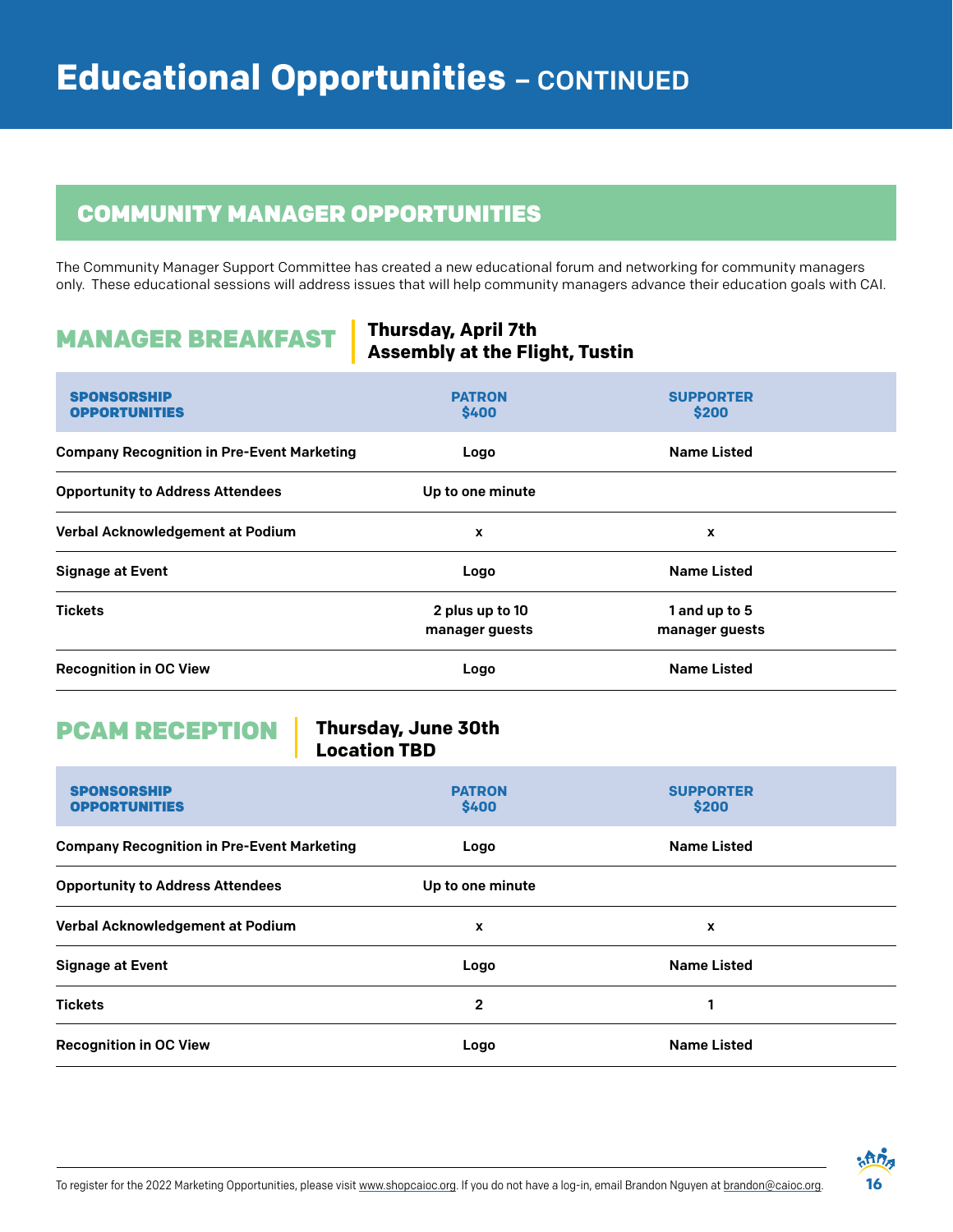# COMMUNITY MANAGER OPPORTUNITIES

The Community Manager Support Committee is offering opportunities to contribute to the Manager Scholarship fund. This fund assists community managers in their quest to achieve the PCAM designation by offering rebates for PMDP (Professional Management Development Program) courses.

| <b>SCHOLARSHIP SPONSORSHIP</b><br><b>OPPORTUNITIES</b>                                        | <b>100 LEVEL</b><br>\$750 | <b>200 LEVEL</b><br>\$500 |
|-----------------------------------------------------------------------------------------------|---------------------------|---------------------------|
| <b>Company Recognition in Pre-Event Marketing</b><br>for Manager Breakfast and PCAM Reception | Logo                      | <b>Name Listed</b>        |
| Included in Signage at Manager<br><b>Breakfast and PCAM Reception</b>                         | Logo                      | <b>Name Listed</b>        |
| <b>Verbal Acknowledgement by MC</b>                                                           | X                         | X                         |
| <b>Tickets to Manager Breakfast and PCAM Reception</b>                                        | 2                         |                           |
| <b>Recognition in OC View</b>                                                                 | Logo                      | <b>Name Listed</b>        |

# VIRTUAL MARKETING OPPORTUNITIES



### **COMPANY** LOGO \$200

Chapter will include your company logo in one of our Chapter's emails to the entire database (4,500+ contacts)

## ONE-YEAR WEBSITE ADVERTISEMENT \$1,500

Have your company's 1/4-page advertisement on the chapter website for 12 months

## SIX-MONTH WEBSITE ADVERTISEMENT \$1,000

Have your company's 1/4-page advertisement on the chapter website for 6 months

## **QUARTERLY WEBSITE** ADVERTISEMENT \$575

Have your company's 1/4-page advertisement on the chapter website

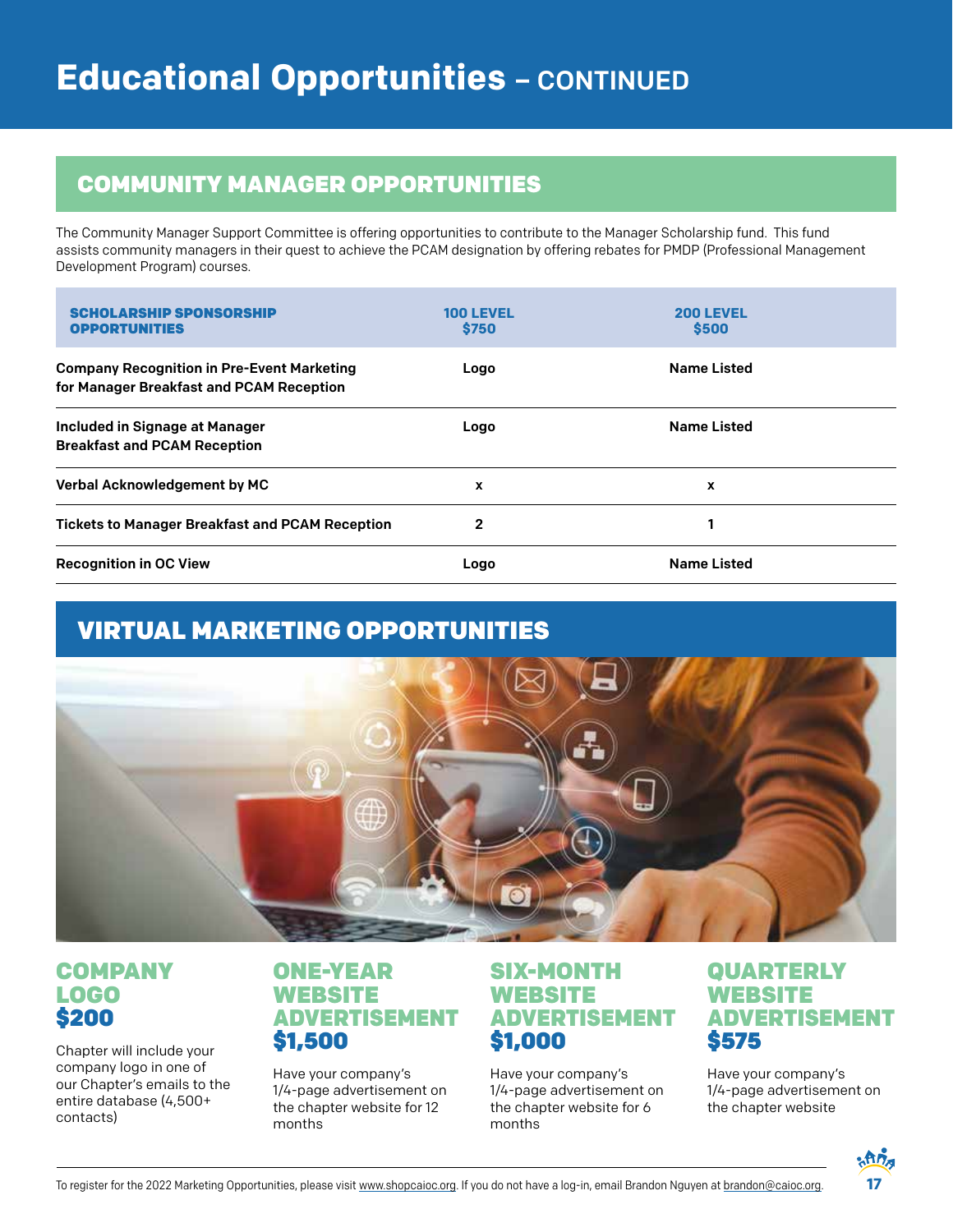# **2022**





Tel: 714.479.1022 Fax: 714.479.1026

|                                                                                                                                                                                                                                          | <b>PLEASE PRINT</b>                                                |                                                                                                                                                 |  |  |
|------------------------------------------------------------------------------------------------------------------------------------------------------------------------------------------------------------------------------------------|--------------------------------------------------------------------|-------------------------------------------------------------------------------------------------------------------------------------------------|--|--|
|                                                                                                                                                                                                                                          |                                                                    |                                                                                                                                                 |  |  |
|                                                                                                                                                                                                                                          |                                                                    |                                                                                                                                                 |  |  |
|                                                                                                                                                                                                                                          |                                                                    |                                                                                                                                                 |  |  |
|                                                                                                                                                                                                                                          |                                                                    |                                                                                                                                                 |  |  |
| YES, please insert my advertisement in all 6 issues for 2022. I will take advantage of a discount<br>on the 2022 rates with advance payment for all issues of advertising paid by December 31, 2021.                                     |                                                                    |                                                                                                                                                 |  |  |
| YES, please insert my advertisement in only the following issue(s):<br>$\Box$ Jan / Feb<br>$\Box$ Jul / Aug                                                                                                                              | $\Box$ Mar / Apr<br>$\Box$ Sep / Oct                               | $\Box$ May / Jun<br>$\Box$ Nov / Dec                                                                                                            |  |  |
| My payment is enclosed for all issues selected or Charge My $\Box$ Visa/Mastercard $\Box$ Amer. Express                                                                                                                                  |                                                                    |                                                                                                                                                 |  |  |
|                                                                                                                                                                                                                                          |                                                                    |                                                                                                                                                 |  |  |
|                                                                                                                                                                                                                                          |                                                                    |                                                                                                                                                 |  |  |
| My payment is enclosed for the first issue selected. I will send payment prior to the deadline dates<br>for the other issues selected.                                                                                                   |                                                                    |                                                                                                                                                 |  |  |
|                                                                                                                                                                                                                                          | <b>ADVERTISING INSERTION &amp; PAYMENT DEADLINE DATES FOR 2022</b> |                                                                                                                                                 |  |  |
| Jan/Feb Issue - November 19, 2022                                                                                                                                                                                                        |                                                                    | Jul/Aug Issue - May 20, 2022                                                                                                                    |  |  |
| Mar/Apr Issue - January 14, 2022                                                                                                                                                                                                         |                                                                    | Sep/Oct Issue - July 22, 2022                                                                                                                   |  |  |
| May/Jun Issue - March 18, 2022                                                                                                                                                                                                           |                                                                    | Nov/Dec Issue - September 23, 2022                                                                                                              |  |  |
|                                                                                                                                                                                                                                          |                                                                    |                                                                                                                                                 |  |  |
| size                                                                                                                                                                                                                                     | <b>SPECIFICATIONS</b><br>dimensions                                | member pricing                                                                                                                                  |  |  |
| full page<br>ப                                                                                                                                                                                                                           | vertical 7 1/2"w X 10"h                                            | \$800.                                                                                                                                          |  |  |
| back cover<br>$\Box$                                                                                                                                                                                                                     | vertical $61/2''w \times 9''h$                                     | $$1,000.$ (only 1 per issue available)                                                                                                          |  |  |
| $\Box$<br>inside covers<br>vertical                                                                                                                                                                                                      | 7 1/2"w X 10"h                                                     | \$950.<br>(only 2 per issue available)                                                                                                          |  |  |
| $1/2$ page<br>horizontal<br>$\Box$                                                                                                                                                                                                       | 7 1/2"w X 4 3/4"h                                                  | \$475.                                                                                                                                          |  |  |
| $1/3$ page<br>$\Box$<br>vertical                                                                                                                                                                                                         | 23/8"w X 10"h                                                      | \$350.                                                                                                                                          |  |  |
| $\Box$<br>$1/4$ page<br>vertical                                                                                                                                                                                                         | 3 1/2"w X 4 3/4"h                                                  | \$300.                                                                                                                                          |  |  |
| $\Box$<br>$1/8$ page<br>horizontal                                                                                                                                                                                                       | 3 1/2"w X 2 1/4"h                                                  | \$220.                                                                                                                                          |  |  |
| $\Box$<br>$1/8$ page<br>vertical                                                                                                                                                                                                         | 2 1/4"w X 3 1/2"h                                                  | \$220.                                                                                                                                          |  |  |
| All advertising rates include full color and are quoted per issue.<br>Non-members rates are an additional 50% of the member rate. Non-member ads will not be accepted without full payment.                                              |                                                                    |                                                                                                                                                 |  |  |
|                                                                                                                                                                                                                                          | <b>GUIDELINES</b>                                                  |                                                                                                                                                 |  |  |
| ٠<br>received.<br>All advertisements received must be in digital format to be included in the online OC View, please e-mail to christine@caioc.org.<br>٠<br>Please see the 2022 Marketing Plan for details regarding cancellations.<br>٠ |                                                                    | Prepayment prior to the advertising deadline date is required. Any advertisement received without payment will not be included until payment is |  |  |